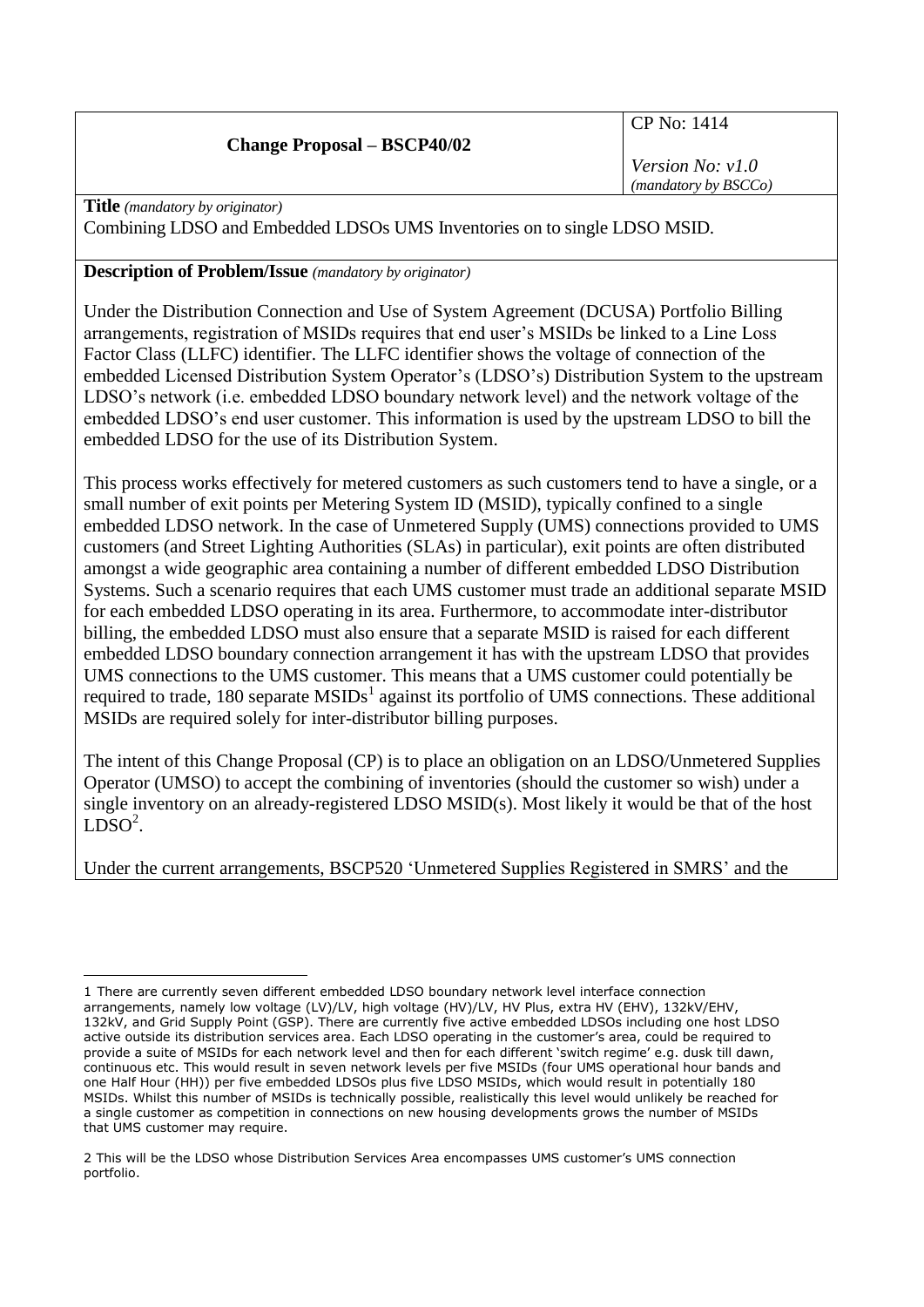Operational Information Document (OID) sets out the processes to be followed where an embedded  $LDSO$  is connected to an upstream<sup>3</sup>  $LDSO$  and subsequently connects unmetered end users to that embedded LDSO's Distribution System.

**Proposed Solution** *(mandatory by originator)*

1

This CP proposes is to make the required amendments to BSCP520 and the OID to give UMS customers the option to trade their UMS connections from embedded LDSO networks under a single LDSO MSID by combining such inventories of connections with the existing inventory linked to the already-registered LDSO's MSID.

### **The embedded LDSO will continue to have full legal and regulatory responsibility for connections made to its Distribution System.**

There is no perceived impact on Settlement systems, as the Settlement will only see aggregated data; and all UMS concerned will be connected at low voltage to LDSO and embedded LDSO networks, and therefore will have common Loss Adjustment Factors (LAFs) within a GSP Group. Therefore any embedded LDSO UMS consumption added to the LDSO MSID will simply be accumulated into the Supplier's reporting. The embedded LDSO would not require additional reporting under this proposal.

The solution will only require an inventory to only be added to an existing MSID if the existing MSID has a larger inventory and greater consumption. It will not be permitted to transfer the inventory to an MSID with a smaller inventory.

The steps outlined below, for the registration and Settlement process for Non Half Hourly (NHH) and Half Hourly (HH) UMS MSIDs, consider a typical scenario. Under this scenario, a new development is constructed and UMS connections are provided to the developer's street furniture, which the UMS Customer will subsequently adopt following completion of the development. These steps are listed to provide context only to the required changes to the BSCP and OID. These changes will enable UMS connections to be carried out without the need for the UMS customer to trade their UMS connections portfolio under a separate MSID for each permutation of LDSO and embedded LDSO boundary network level. Typically (although not exclusively) the UMS customer will be an SLA, adopting street lighting that has been installed as part of a Section 38 'highway adoption of a new development' of The Highways Act 1980.

- 1 At this time we do not envisage a necessity to make changes to the Settlement system itself or the Master Registration Agreement (MRA) to allow the steps listed below for the process to be implemented. However, this will be determined through the CP Impact Assessment.
- 2 The UMSO of the embedded LDSO will provide new UMS to a new development, registering new MSIDs issued by the embedded LDSO, as required.
- 3 At the time of adoption of the new assets by the street lighting authority , the MSIDs issued by the embedded UMSO to the developer will follow the disconnection procedure or amendment to inventory (to remove the adopted assets) process if the inventory covers more than one development.
- It is proposed that the adopted assets are then added to the inventory that the street lighting

<sup>3</sup> 'Upstream' means the LDSO providing a connection to the embedded LDSO and can be the incumbent LDSO or an independent LDSO. We have used the words 'upstream' to determine the LDSO with the MSID for the original inventory that the new inventory will be added to.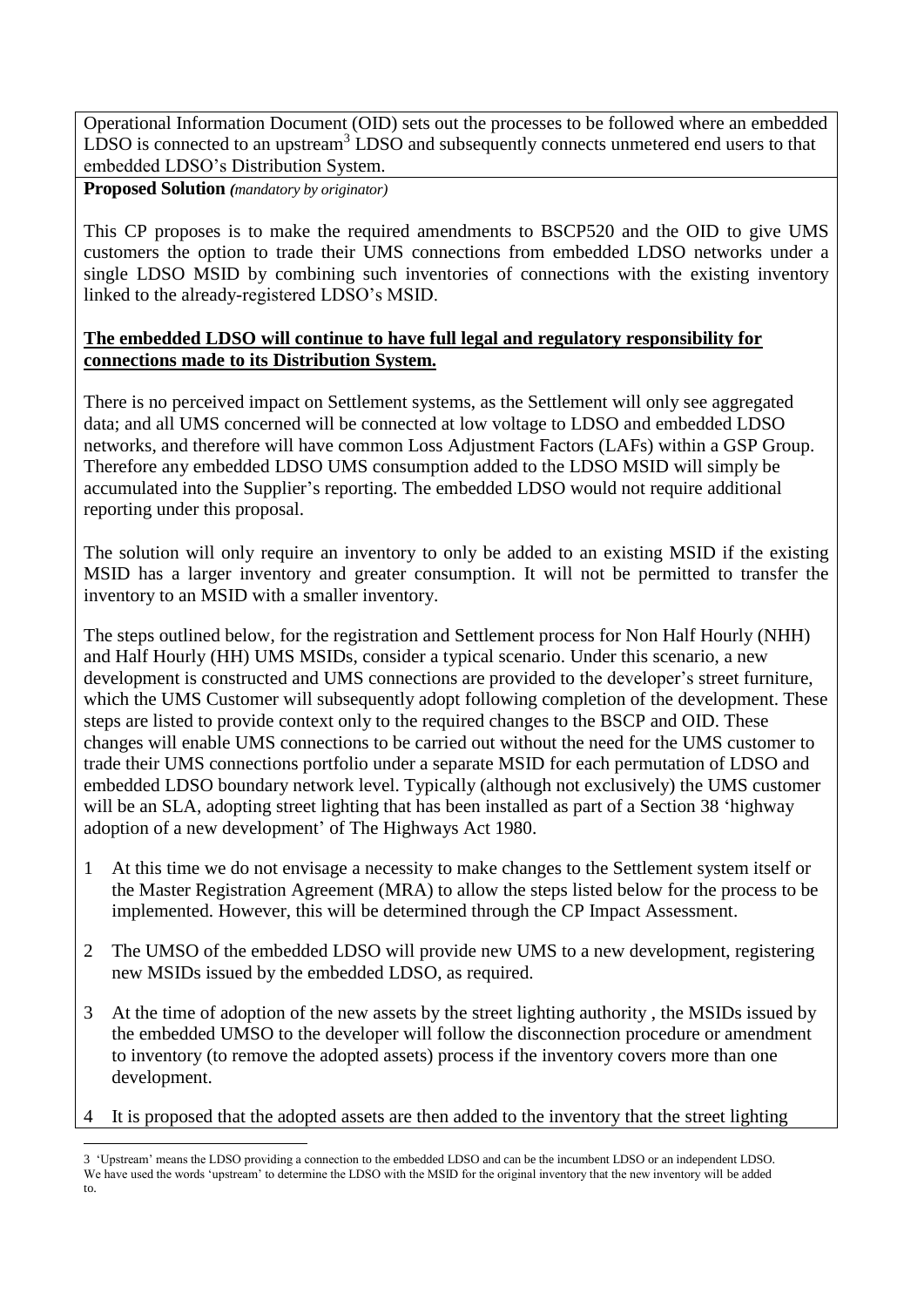authority sends to the UMSO of the upstream LDSO (usually the Host LDSO) as an inventory amendment. The upstream UMSO would follow the same process as if the adopted assets had originally been connected to the network of the upstream LDSO.

- 5 A process for liaison between the upstream UMSO and the embedded UMSO will be put in place to ensure that the adopted assets are included in the single inventory. This will be particularly important where new connections to an embedded network are requested directly by the Street Lighting Authority or by any other UMS customer with multiple unmetered connections on both upstream LDSO and embedded networks.
- 6 This change is not intended to change the relationship between the upstream LDSO and embedded LDSO in any respect apart from improving the efficiency of inter-distributor billing. Appropriate changes to the National Terms of Connection will be progressed as a parallel DCUSA CP. The customer will be required to maintain a record of the service provider within his asset database.
- 7 The upstream UMSO processes the inventory in the normal manner following existing BSCP520 procedures (either HH or NHH) and the UMS connections are traded in Settlement under the upstream LDSO's MSID(s).
- 8 The Supplier bills the customer under the upstream LDSO MSID(s).
- 9 The upstream LDSO bills the Supplier for UoS charges with the same consumption information.
- 10 Inter-distributor billing for UoS charges will be covered under a DCUSA CP.

### **Justification for Change** *(mandatory by originator)*

1

We believe that BSC Objective  $(c)^4$  is better met as the CP seeks to:

- reduce costs and administration, which will initially benefit UMS customers, and as a result the embedded LDSO, because the barrier to adoption by the SLA will have been removed – thereby promoting competition in distribution of electricity.
- Reduce the number of separate small inventories required to be traded by UMS customers. There are a relatively small number of electricity Suppliers in UMS market and smaller inventories are less attractive to many Suppliers. This change will significantly reduce the number of small inventories in the market, which in turn will make the UMS market more attractive to competition in supply<sup>5</sup>.
- Reduce the Meter Administration burden associated with separately trading multiple inventories. The current arrangement inhibits competition in HH UMS market. Currently customers need to appoint a Meter Administrator for several inventories as opposed to one. This inhibits significantly competition in HH market due to relatively high Meter Administration charges for multiple inventories.

<sup>&</sup>lt;sup>4</sup> (c) promoting effective competition in the generation and supply of electricity, and (so far as consistent therewith) promoting such competition in the sale and purchase (as defined in the Transmission Licence) of electricity;

<sup>&</sup>lt;sup>5</sup> This point has recognised by KPMG during an audit of an embedded UMSO inventory management arrangements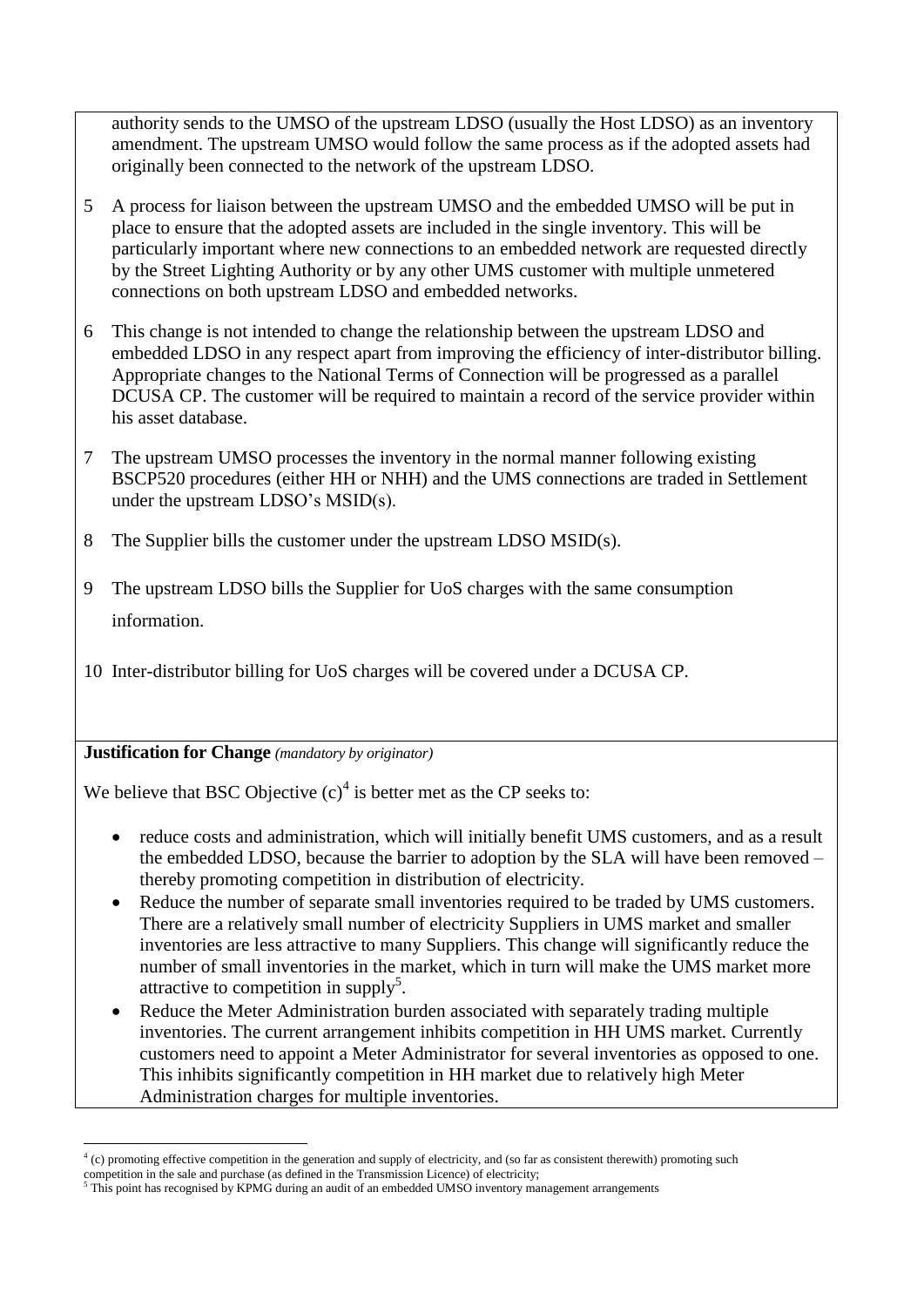# We believe that BSC Objective  $(d)$ <sup>6</sup> is better met as the CP seeks to:

Improve the efficiency and accuracy of the administration of UMS trading by:

- Reducing the number of small inventories that required to be traded by UMS customers. Due to the relatively low number of items on a typical embedded inventory settled NHH (average 10 streetlights), the Estimated Annual Consumption (EAC) are so small that they do not register in the 'TOT' group of the daily D0030 'Non Half Hourly DUoS Report'. This is because this field is measured in MWh to three decimal places and the EAC can be 0.000[n] of a MW. The result is that a zero charge is invoiced to the Supplier and the upstream LDSO applies a zero charge under its inter-distributor billing arrangements. This zero charge however is not passed through the customer.
- Reducing the requirement to maintain multiple separate inventories for trading purposes. Under the current arrangement customers have to maintain several inventories. This can lead to UMS apparatus being:
	- maintained on wrong inventory
	- not maintained on any inventory
	- double counted maintained on more than one inventory

This is already an issue for the industry, as we have been informed by some UMS customers that they already combine inventories (adding the embedded networks inventory to the host LDSO's MSID) both accidentally and intentionally (to reduce the MSID charges). This change applies governance to this practice.

By allowing the customer to combine the inventory prior to submission to the relevant LDSO/UMSO, the LDSO/UMSO will process the request as normal and pass on the details to the relevant Supplier. We do not foresee additional administration on the part of the LDSO as result of this change. However, if the LDSO wanted validation of the inventory over and above the customer's submission, the embedded LDSO can provide details of that inventory as and when required.

UMS customers already have the ability to 'split' inventories between different MSIDs and LDSOs/UMSOs e.g. when operating in a location bordering more than one GSP. This change can be supported by the same process.

- Reducing the number of HH traded MSIDs with relatively small consumption. The proposed solution also has the added benefit of increasing the overall efficiency of UMS trading. Under proposed solution, for HH trading, only one pecu array (or alternative system) is required to profile inventory for HH trading as opposed to multiple arrays for multiply HH MSIDs.
- Reducing compliance auditing costs. Fewer inventories will result in lower auditing costs because less sampling will be required due to there being fewer and larger inventories in place. As a result the required sample size is smaller in proportion to total inventory size.

<sup>1</sup>  $6$  (d) promoting efficiency in the implementation and administration of the balancing and settlement arrangements;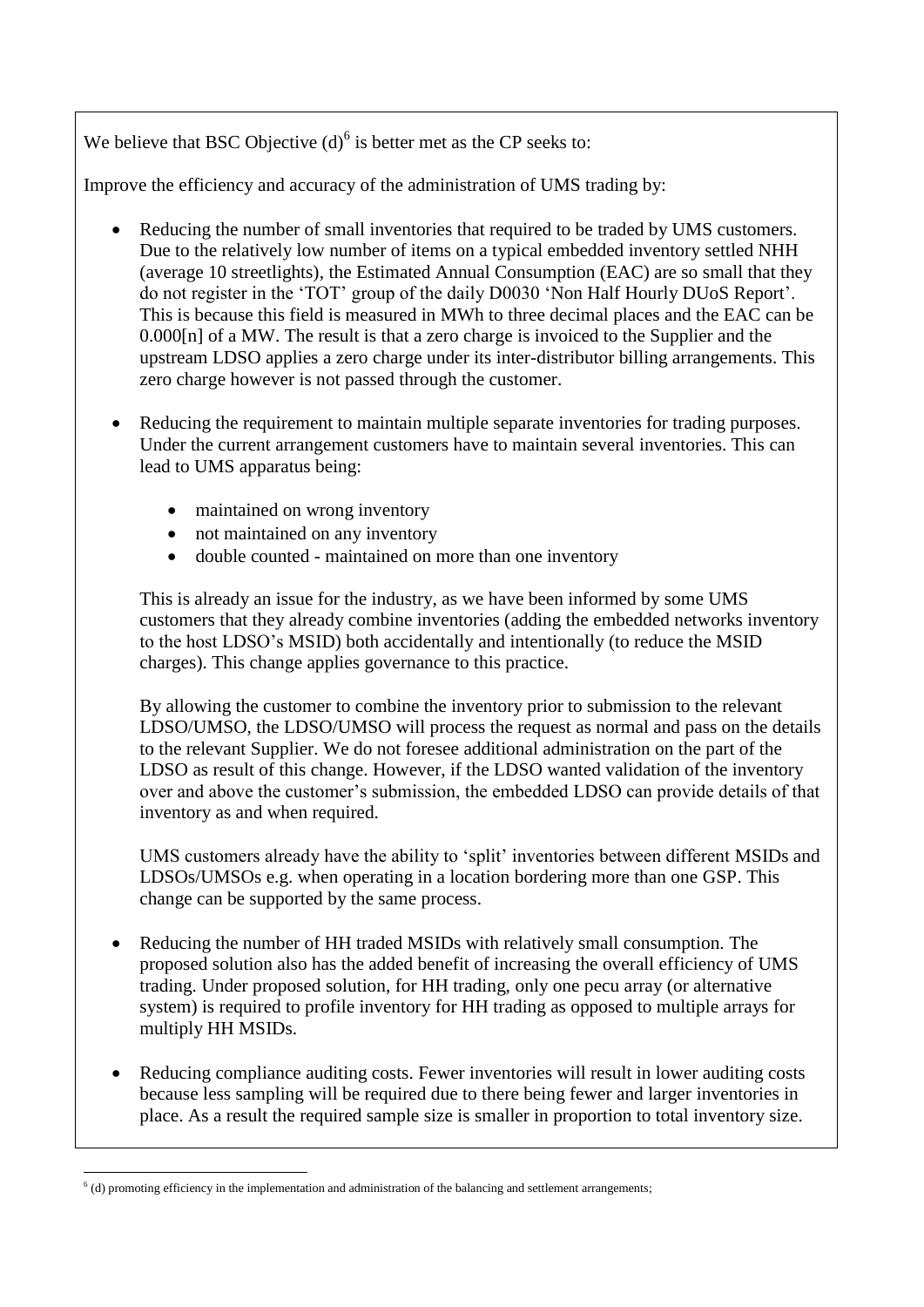The proposed solution will improve customer service:

- The proposed changes will deliver improved service to UMS customers by simplifying the current administration process for unmetered connections. The simplification of this process will allow customers (e.g. property developers) to award contracts to embedded LDSOs without the fear of highway adoption issues, this in turn will promote effective competition in the provision of connections and distribution services to distribution networks.
- We are also aware that some Suppliers may be levying administration charges to UMS customers on a per MSID basis. Furthermore, there is evidence that administration charges are levied against UMS customers by their nominated Meter Administrators in respect of each additional MSID that the Meter Administrator processes for the UMS customer. This practice has led to SLAs refusing to complete highway adoption agreements with developers who opt to make connections to an embedded LDSO network on the grounds of the increased administration costs that the SLA could be exposed to due to the UMS administration issues. This distorts competition as developers face additional obstacles in achieving highway adoption when connecting to an embedded LDSO rather than a LDSO network.

**To which section of the Code does the CP relate, and does the CP facilitate the current provisions of the Code?** *(mandatory by originator)*

BSC Section S 8, in relation to inventories.

**Estimated Implementation Costs** *(mandatory by BSCCo)*

**Configurable Items Affected by Proposed Solution(s)** *(mandatory by originator)*

BSCP520 to be amended to allow the combining of inventories and the OID with further guidance on under what circumstances, and how, inventories can be combined.

**Impact on Core Industry Documents or System Operator-Transmission Owner Code** *(mandatory by originator)*

None perceived.

**Related Changes and/or Projects** *(mandatory by BSCCo)*

DCUSA DCP168 working group – subsequently withdrawn and amended DCP203 re-submitted. Should this BSCP change be successful, a further change to the National Terms of Connection (ensuring the term UMSO captures all inventories) will need to be raised under DCUSA governance.

Details of the withdrawn DCP168 and the consultation responses to combining inventory queries can be found here:<http://www.dcusa.co.uk/Public/CP.aspx?id=190>